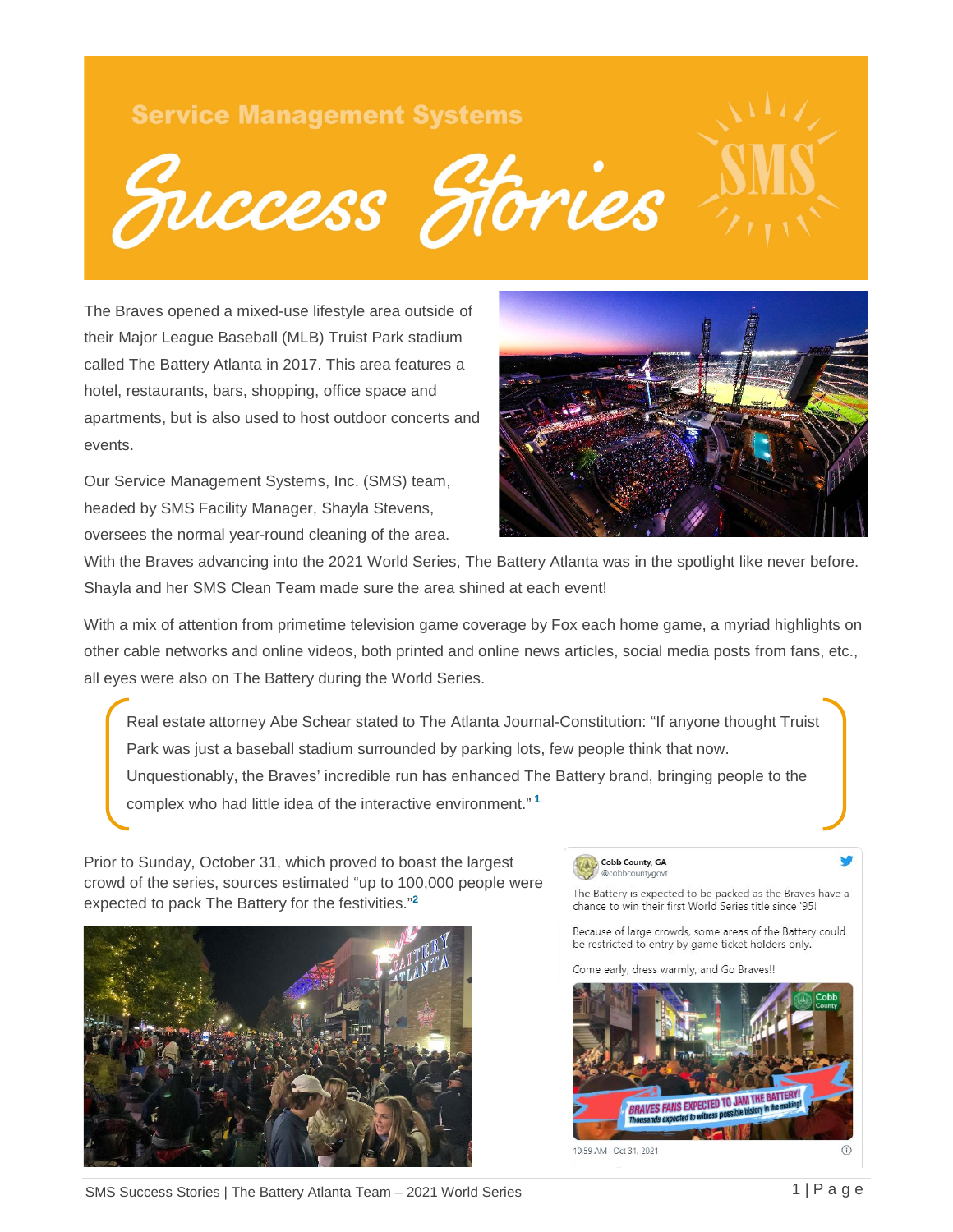Shayla and her team continued to work through these shoulder-to-shoulder crowds, making every effort to keep the area clean for the ambush of visitors. The pictures below show just a fraction of what our SMS team faced as visitors left after each game.



Some in the community even took to Reddit to express their amazement at how well our team did. **3**

### Posted by Next door to Truist Park u/GeauxTri 16 days ago

## Appreciation Post: To all the Battery & Truist Park staff that made it spotless each morning

I was fortunate to be at the NLDS & NLCS games when we clinched, as well as Game 4 of the WS. My wife went to Game 5 last night. The one constant is that at the end of the night, the fans left the park & the Battery in absolutely deplorable conditions. Trash everywhere. Piss overflowing in every corner of the parking decks. Just a general disregard for the facilities & an example of why we can't have nice things.

but wake up each morning & the entire place is spotless. The Battery & fresh & new. The ballpark is clean of cups, trash, peanut shells, etc. They were ready to do it all over again on the biggest stage of the world. So a huge shout out to the Braves & Battery staff who had to deal with everyone who shamed their mother this postseason by not picking up after themselves.

lethalwa1rus · 16d

Re-Sign Freddie I don't know if most folks realize the amount of planning, prep and manpower required to put on an event (watch party) of this magnitude. There was definitely some things the Braves and Battery leadership could have done differently (primarily, portajohns), but for the most part, I am blown away by and appreciative of the effort put forth by these great folks.

70 W Reply Share Report Save



Next door to Truist Park

Yeah. I mentioned to my buddy as we walked through the Battery & inside the stadium how amazed I was at how much World Series branding they had all over everything and how they had all the stages, monitors, and bathrooms all set up. I know a lot of this is canned prep that MLB does with all teams who make it to the CS, but to pull it off so quickly was incredible to me.

ikeplerad · 16d

I had this exact thought when we were leaving the stadium last night. The place was an absolute wreck, but always spotless again when we get there the next day. It's impressive.